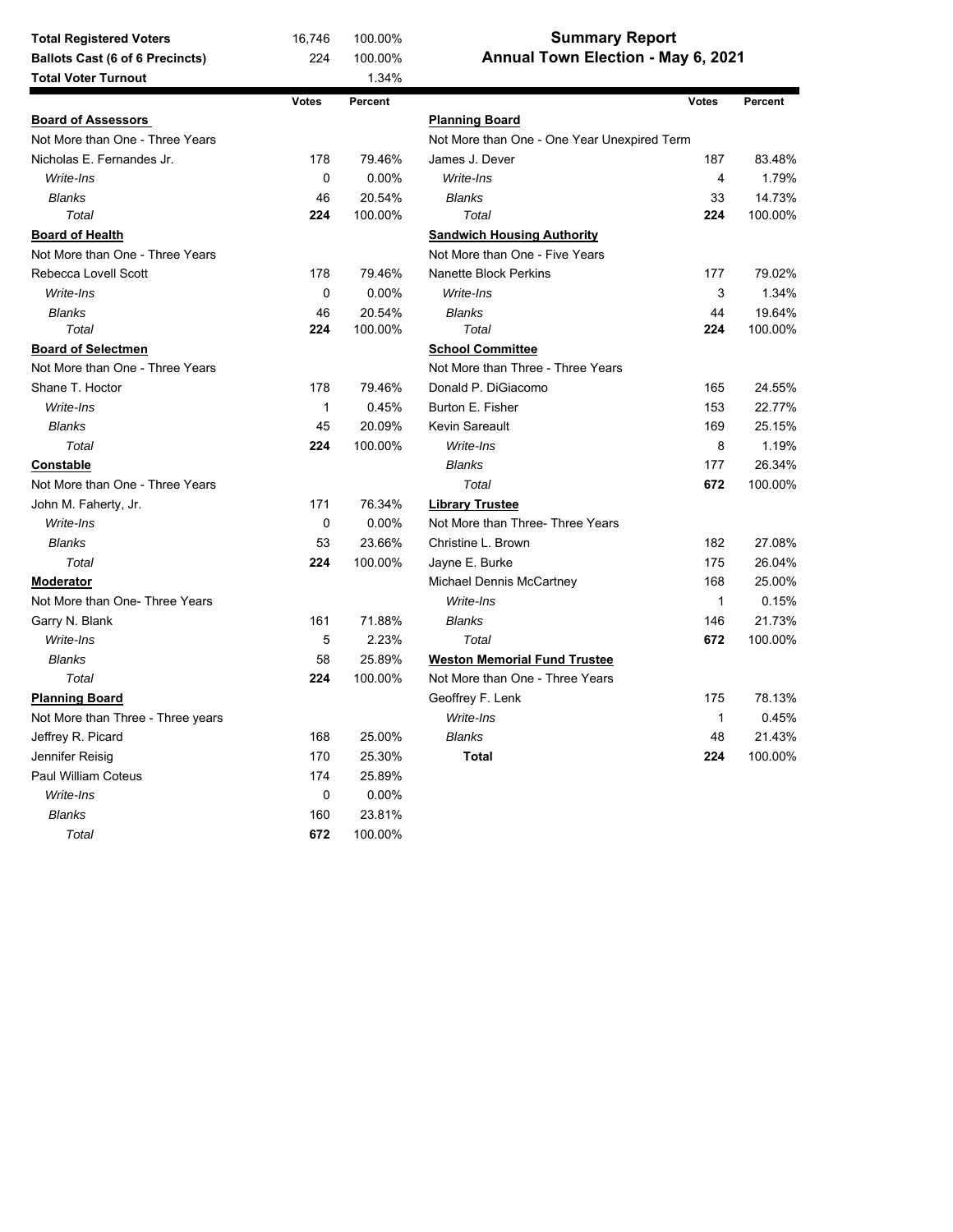## **TOWN OF SANDWICH ANNUAL TOWN ELECTION MAY 6, 2021**

| # of Registered Voters     | 16,746 |
|----------------------------|--------|
| <b>Total Ballots Cast:</b> | 224    |

1.34% **% of Total Voters**

| <b>PRECINCT</b>                              | 1              | 2              | $\overline{\mathbf{3}}$ | 4              | 5              | 6            | <b>Total</b> | Grand        | $\%$    |
|----------------------------------------------|----------------|----------------|-------------------------|----------------|----------------|--------------|--------------|--------------|---------|
|                                              |                |                |                         |                |                |              | <b>Votes</b> | <b>Total</b> | of Vote |
| <b>OFFICES/CANDIDATES</b>                    |                |                |                         |                |                |              | Cast         |              |         |
| <b>Number of Eligible Voters by Precinct</b> | 3048           | 2824           | 2663                    | 2859           | 2703           | 2649         |              | 16746        |         |
| <b>Total Ballots Cast</b>                    | 68             | 40             | 38                      | 23             | 32             | 23           | 224          |              |         |
| <b>Percentage By Precinct</b>                | 2.23%          | 1.42%          | 1.43%                   | 0.80%          | 1.18%          | 0.87%        |              |              |         |
|                                              |                |                |                         |                |                |              |              |              |         |
| <b>Board of Assessors</b>                    |                |                |                         |                |                |              |              |              |         |
| Not More than One - Three Years              |                |                |                         |                |                |              |              |              |         |
| Nicholas E. Fernandes Jr.                    | 53             | 31             | 32                      | 19             | 26             | 17           | 178          | 178          | 79.46%  |
| Write-Ins                                    | $\overline{0}$ | $\mathbf{0}$   | $\overline{0}$          | $\theta$       | $\overline{0}$ | $\theta$     | $\theta$     | $\mathbf{0}$ | 0.00%   |
| <b>Blanks</b>                                | 15             | $\overline{9}$ | 6                       | 4              | 6              | 6            | 46           | 46           | 20.54%  |
| <b>Total</b>                                 | 68             | 40             | 38                      | 23             | 32             | 23           |              | 224          | 100.00% |
| <b>Number of Eligible Voters by Precinct</b> | 3048           | 2824           | 2663                    | 2859           | 2703           | 2649         |              | 16746        |         |
|                                              |                |                |                         |                |                |              |              |              |         |
| <b>Total Ballots Cast</b>                    | 68             | 40             | 38                      | 23             | 32             | 23           | 224          |              |         |
| <b>Percentage By Precinct</b>                | 2.23%          | 1.42%          | 1.43%                   | 0.80%          | 1.18%          | 0.87%        |              |              |         |
|                                              |                |                |                         |                |                |              |              |              |         |
| <b>Board of Health</b>                       |                |                |                         |                |                |              |              |              |         |
| <b>Not More than One - Three Years</b>       |                |                |                         |                |                |              |              |              |         |
| Rebecca Lovell Scott                         | 54             | 34             | 30                      | 16             | 27             | 17           | 178          | 178          | 79.46%  |
| Write-Ins                                    | $\mathbf{0}$   | $\bf{0}$       | $\overline{0}$          | $\mathbf{0}$   | $\overline{0}$ | $\mathbf{0}$ | $\mathbf{0}$ | $\mathbf{0}$ | 0.00%   |
| <b>Blanks</b>                                | 14             | 6              | 8                       | $\overline{7}$ | $\overline{5}$ | 6            | 46           | 46           | 20.54%  |
| <b>Total</b>                                 | 68             | 40             | 38                      | 23             | 32             | 23           |              | 224          | 100.00% |
|                                              |                |                |                         |                |                |              |              |              |         |
| <b>Number of Eligible Voters by Precinct</b> | 3048           | 2824           | 2663                    | 2859           | 2703           | 2649         |              | 16746        |         |
|                                              |                |                |                         |                |                |              |              |              |         |
| <b>Total Ballots Cast</b>                    | 68             | 40             | 38                      | 23             | 32             | 23           | 224          |              |         |
| <b>Percentage By Precinct</b>                | 2.23%          | 1.42%          | 1.43%                   | 0.80%          | 1.18%          | 0.87%        |              |              |         |
|                                              |                |                |                         |                |                |              |              |              |         |
| <b>Board of Selectmen</b>                    |                |                |                         |                |                |              |              |              |         |
| <b>Not More than One - Three Years</b>       |                |                |                         |                |                |              |              |              |         |
| Shane T. Hoctor                              | 56             | 31             | 31                      | 17             | 25             | 18           | 178          | 178          | 79.46%  |
| Write-Ins                                    | $\overline{0}$ | $\mathbf{0}$   | $\overline{0}$          |                | $\overline{0}$ | $\theta$     |              | 1            | 0.45%   |
| <b>Blanks</b>                                | 12             | 9              | $\overline{7}$          |                | $\overline{7}$ | 5            | 45           | 45           | 20.09%  |
| <b>Total</b>                                 | 68             | 40             | 38                      | 23             | 32             | 23           |              | 224          | 100.00% |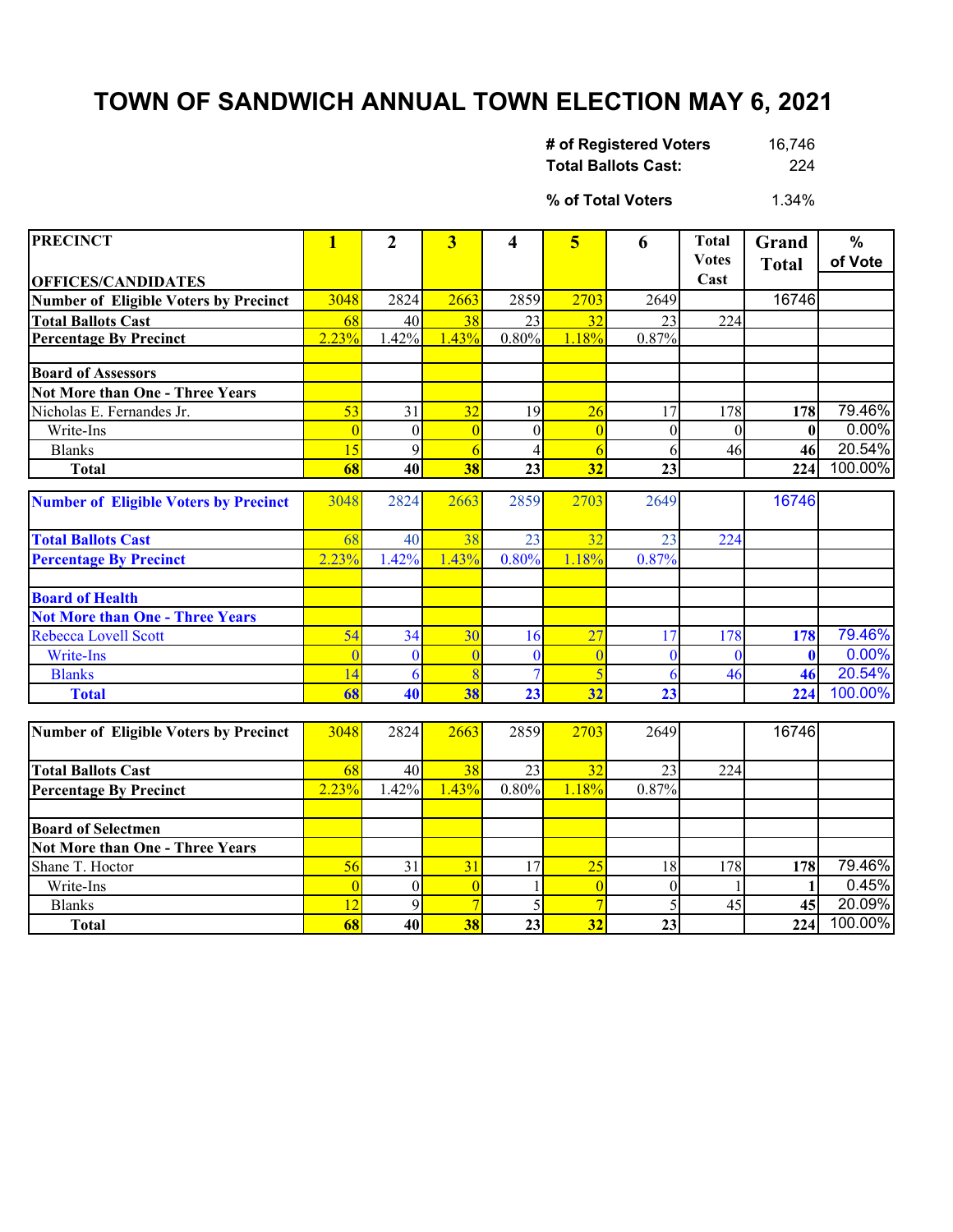| <b>Number of Eligible Voters by Precinct</b> | 3048            | 2824            | 2663            | 2859             | 2703            | 2649           |                 | 16746        |         |
|----------------------------------------------|-----------------|-----------------|-----------------|------------------|-----------------|----------------|-----------------|--------------|---------|
| <b>Total Ballots Cast</b>                    | 68              | 40              | 38              | 23               | 32              | 23             | 224             |              |         |
| <b>Percentage By Precinct</b>                | 2.23%           | 1.42%           | 1.43%           | 0.80%            | 1.18%           | 0.87%          |                 |              |         |
| <b>Constable</b>                             |                 |                 |                 |                  |                 |                |                 |              |         |
| <b>Not More than One - Three Years</b>       |                 |                 |                 |                  |                 |                |                 |              |         |
| John M. Faherty, Jr.                         | 52              | 32              | 30              | 16               | 24              | 17             | 171             | 171          | 76.34%  |
| Write-Ins                                    | $\overline{0}$  | $\mathbf{0}$    | $\overline{0}$  | $\mathbf{0}$     | $\overline{0}$  | $\mathbf{0}$   | $\theta$        | $\mathbf{0}$ | 0.00%   |
| <b>Blanks</b>                                | 16              | 8               | $\overline{8}$  | $\overline{7}$   | 8               | 6              | $\overline{53}$ | 53           | 23.66%  |
| <b>Total</b>                                 | 68              | 40              | 38              | 23               | 32              | 23             |                 | 224          | 100.00% |
| <b>Number of Eligible Voters by Precinct</b> | 3048            | 2824            | 2663            | 2859             | 2703            | 2649           |                 | 16746        |         |
|                                              |                 |                 |                 |                  |                 |                |                 |              |         |
| <b>Total Votes Cast</b>                      | 68              | 40              | 38              | 23               | 32              | 23             | 224             |              |         |
| <b>Percentage By Precinct</b>                | 2.23%           | 1.42%           | 1.43%           | 0.80%            | 1.18%           | 0.87%          |                 |              |         |
|                                              |                 |                 |                 |                  |                 |                |                 |              |         |
| <b>Moderator</b>                             |                 |                 |                 |                  |                 |                |                 |              |         |
| <b>Not More than One-Three Years</b>         |                 |                 |                 |                  |                 |                |                 |              |         |
| Garry N. Blank                               | 52              | 29              | 27              | 14               | 24              | 15             | 161             | 161          | 71.88%  |
| Write-Ins                                    | $\overline{0}$  | $\overline{2}$  | $\mathbf{1}$    | $\boldsymbol{0}$ |                 |                | 5               | 5            | 2.23%   |
| <b>Blanks</b>                                | 16              | 9               | 10              | 9                | $\overline{7}$  | $\overline{7}$ | 58              | 58           | 25.89%  |
| <b>Total</b>                                 | 68              | 40              | 38              | 23               | 32              | 23             |                 | 224          | 100.00% |
| <b>Number of Eligible Voters by Precinct</b> | 3048            | 2824            | 2663            | 2859             | 2703            | 2649           |                 | 16746        |         |
| <b>Total Votes Cast</b>                      | 68              | 40              | 38              | 23               | 32              | 23             | 224             |              |         |
| <b>Percentage By Precinct</b>                | 2.23%           | 1.42%           | 1.43%           | 0.80%            | 1.18%           | 0.87%          |                 |              |         |
| <b>Planning Board</b>                        |                 |                 |                 |                  |                 |                |                 |              |         |
| <b>Not More than Three - Three years</b>     |                 |                 |                 |                  |                 |                |                 |              |         |
| Jeffrey R. Picard                            | 50              | 30              | 31              | 16               | 24              | 17             | 168             | 168          | 25.00%  |
| <b>Jennifer Reisig</b>                       | $\overline{51}$ | $\overline{31}$ | $\overline{30}$ | 16               | $\overline{25}$ | 17             | 170             | 170          | 25.30%  |
| <b>Paul William Coteus</b>                   | $\overline{54}$ | $\overline{32}$ | 32              | 15               | $\overline{23}$ | 18             | 174             | 174          | 25.89%  |
| Write-Ins                                    | $\overline{0}$  | $\mathbf{0}$    | $\overline{0}$  | $\bf{0}$         | $\overline{0}$  | $\bf{0}$       | $\mathbf{0}$    | $\mathbf{0}$ | 0.00%   |
| <b>Blanks</b>                                | 49              | $\overline{27}$ | $\overline{21}$ | $\overline{22}$  | $\overline{24}$ | 17             | 160             | 160          | 23.81%  |
| <b>Total</b>                                 | 204             | 120             | 114             | 69               | 96              | 69             |                 | 672          | 100.00% |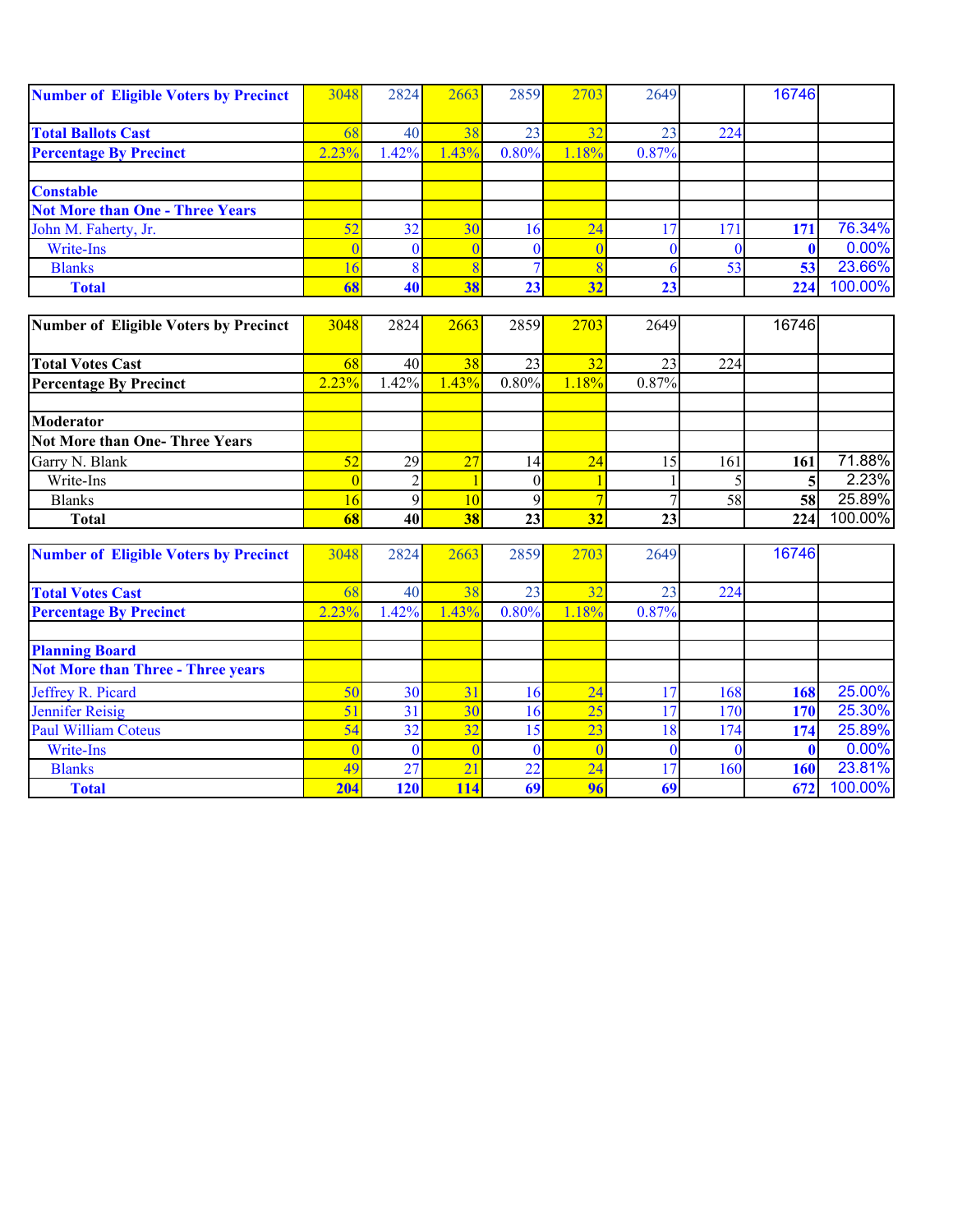| Number of Eligible Voters by Precinct       | 3048  | 2824 | 2663  | 2859  | 2703            | 2649            |     | 16746 |         |
|---------------------------------------------|-------|------|-------|-------|-----------------|-----------------|-----|-------|---------|
|                                             |       |      |       |       |                 |                 |     |       |         |
| <b>Total Votes Cast</b>                     | 68.   | 40   | 38    | 23    | 32              | 23 <sub>1</sub> | 224 |       |         |
| <b>Percentage By Precinct</b>               | 2.23% | .42% | 1.43% | 0.80% | .18%            | 0.87%           |     |       |         |
|                                             |       |      |       |       |                 |                 |     |       |         |
| <b>Planning Board</b>                       |       |      |       |       |                 |                 |     |       |         |
| Not More than One - One Year Unexpired Term |       |      |       |       |                 |                 |     |       |         |
| James J. Dever                              | 58    | 32   | 32    | 20    | $\overline{26}$ | 19              | 187 | 187   | 83.48%  |
| Write-Ins                                   |       |      |       |       |                 |                 |     |       | 1.79%   |
| <b>Blanks</b>                               |       |      |       |       |                 |                 | 33  | 33 I  | 14.73%  |
| <b>Total</b>                                | 68    | 40   | 38    | 23    | 32              | 23 <sub>1</sub> |     | 224   | 100.00% |

| <b>Number of Eligible Voters by Precinct</b> | 3048  | 2824 | 2663  | 2859         | 2703 | 2649  |     | 16746 |         |
|----------------------------------------------|-------|------|-------|--------------|------|-------|-----|-------|---------|
|                                              |       |      |       |              |      |       |     |       |         |
| <b>Total Votes Cast</b>                      |       | 40   | 38    | 23           | 32   | 23    | 224 |       |         |
| <b>Percentage By Precinct</b>                | 2.23% | .42% | 1.43% | 0.80%        | .18% | 0.87% |     |       |         |
|                                              |       |      |       |              |      |       |     |       |         |
| <b>Sandwich Housing Authority</b>            |       |      |       |              |      |       |     |       |         |
| <b>Not More than One - Five Years</b>        |       |      |       |              |      |       |     |       |         |
| <b>Nanette Block Perkins</b>                 | 53    | 34   | 31    | <sup>8</sup> | 25   |       | 177 | 177   | 79.02%  |
| Write-Ins                                    |       |      |       |              |      |       |     |       | 1.34%   |
| <b>Blanks</b>                                |       |      |       |              |      |       | 44  | 44    | 19.64%  |
| <b>Total</b>                                 | 68    | 40   | 38    | 23           | 32   | 23    |     | 224   | 100.00% |

| Number of Eligible Voters by Precinct | 3048       | 2824            | 2663            | 2859  | 2703            | 2649  |     | 16746 |         |
|---------------------------------------|------------|-----------------|-----------------|-------|-----------------|-------|-----|-------|---------|
|                                       |            |                 |                 |       |                 |       |     |       |         |
| <b>Total Votes Cast</b>               | 68         | 40              | 38              | 23    | 32              | 23    | 224 |       |         |
| <b>Percentage By Precinct</b>         | 2.23%      | $.42\%$         | 1.43%           | 0.80% | 1.18%           | 0.87% |     |       |         |
|                                       |            |                 |                 |       |                 |       |     |       |         |
| <b>School Committee</b>               |            |                 |                 |       |                 |       |     |       |         |
| Not More than Three - Three Years     |            |                 |                 |       |                 |       |     |       |         |
| Donald P. DiGiacomo                   | 50         | 32              | 30 <sup>l</sup> | .5    | 23              | 15    | 165 | 165   | 24.55%  |
| Burton E. Fisher                      | 47         | 27              | $\overline{28}$ |       | $\overline{26}$ | 14    | 153 | 153   | 22.77%  |
| Kevin Sareault                        | 51         | 34              | 32              | 16    | 20              | 16    | 169 | 169   | 25.15%  |
| Write-Ins                             |            |                 |                 |       |                 |       |     |       | 1.19%   |
| <b>Blanks</b>                         | 54         | 26 <sup>1</sup> | 23              | 27    | 25              | 22    | 177 | 177   | 26.34%  |
| <b>Total</b>                          | <b>204</b> | 120             | <b>114</b>      | 69    | 96              | 69    |     | 672   | 100.00% |

| <b>Number of Eligible Voters by Precinct</b> | 3048  | 2824 | 2663 | 2859       | 2703           | 2649           |     | 16746 |         |
|----------------------------------------------|-------|------|------|------------|----------------|----------------|-----|-------|---------|
|                                              |       |      |      |            |                |                |     |       |         |
| <b>Total Votes Cast</b>                      |       | 40   | 38   | 23         | 2 <sup>1</sup> | 23             | 224 |       |         |
| <b>Percentage By Precinct</b>                | 2.23% | .42% | .43% | 0.80%      | .18%           | 0.87%          |     |       |         |
|                                              |       |      |      |            |                |                |     |       |         |
| <b>Library Trustee</b>                       |       |      |      |            |                |                |     |       |         |
| <b>Not More than Three-Three Years</b>       |       |      |      |            |                |                |     |       |         |
| <b>Christine L. Brown</b>                    | 57    | 32   | 31   | 15         | 2 <sub>t</sub> | 21             | 182 | 182   | 27.08%  |
| Jayne E. Burke                               | 52    | 33   | 32   | $\epsilon$ | 23             | 19             | 175 | 175   | 26.04%  |
| <b>Michael Dennis McCartney</b>              | 52    | 31   | 31   | 5          | 22             |                | 168 | 168   | 25.00%  |
| Write-Ins                                    |       |      |      |            |                |                |     |       | 0.15%   |
| <b>Blanks</b>                                | 43    | 23   | 20   | 23         | 25             | $\overline{2}$ | 146 | 146   | 21.73%  |
| <b>Total</b>                                 | 204   | 120  | 114  | 69         | 96             | 69             |     | 672   | 100.00% |